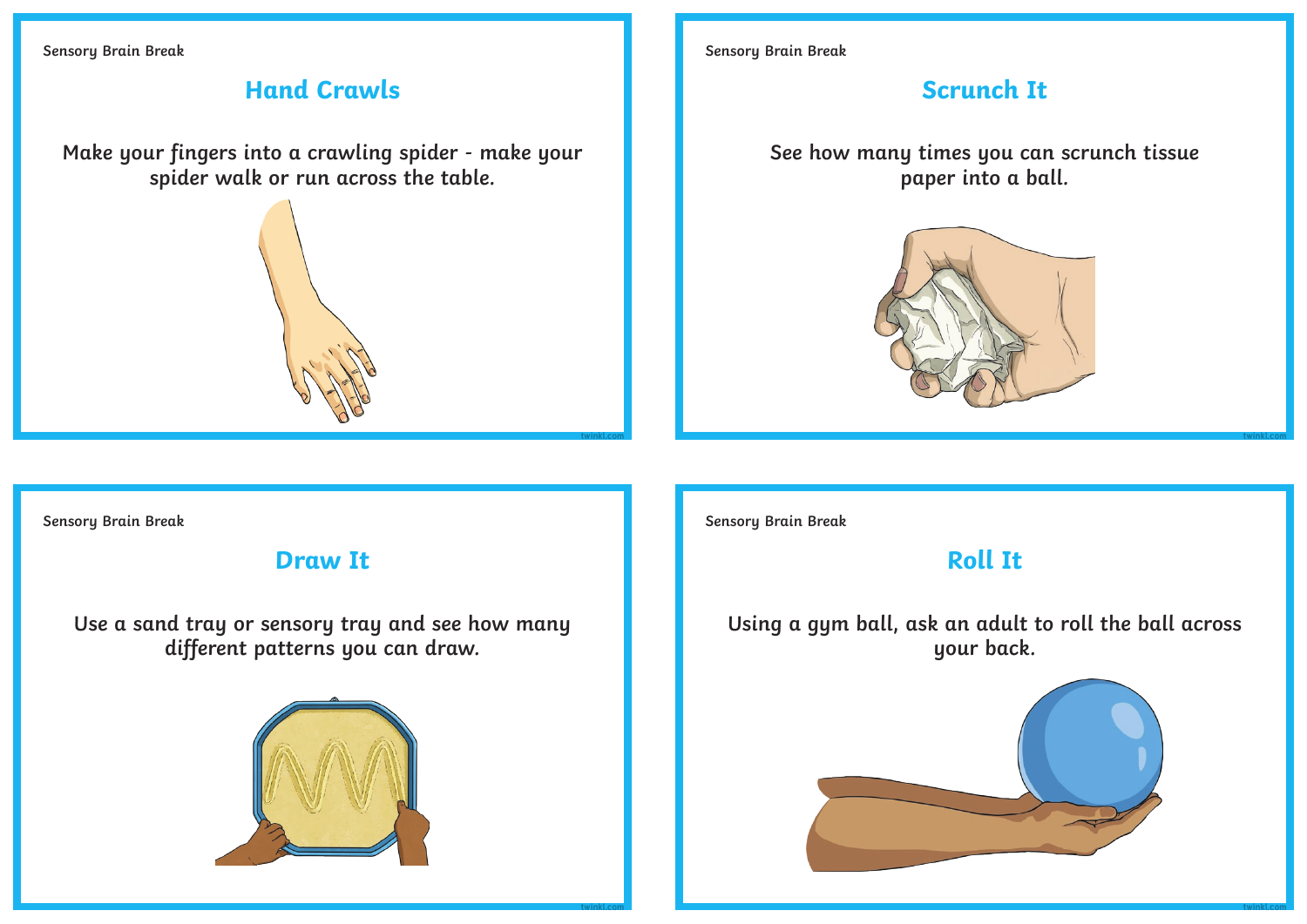**Sensory Brain Break**

#### **Superman Roll**

**Use a gym ball, lie on your front and roll forwards and backwards across the ball in a superman pose!**



**Sensory Brain Break**

## **Wrap Up**

**Wrap yourself in a heavy blanket or use a weighted vest.**



**Sensory Brain Break**

#### **Bounce!**

**Using a gym ball, bounce up and down on the ball.**



**Sensory Brain Break**

**[twinkl.com](https://www.twinkl.co.uk/resources/specialeducationalneeds-sen/specialeducationalneeds-sen-sensory-and-physical-needs/sen-sensory)**

# **Fiddle Toys**

**Explore a fiddle box of toys!**



**[twinkl.com](https://www.twinkl.co.uk/resources/specialeducationalneeds-sen/specialeducationalneeds-sen-sensory-and-physical-needs/sen-sensory)**

**[twinkl.com](https://www.twinkl.co.uk/resources/specialeducationalneeds-sen/specialeducationalneeds-sen-sensory-and-physical-needs/sen-sensory)**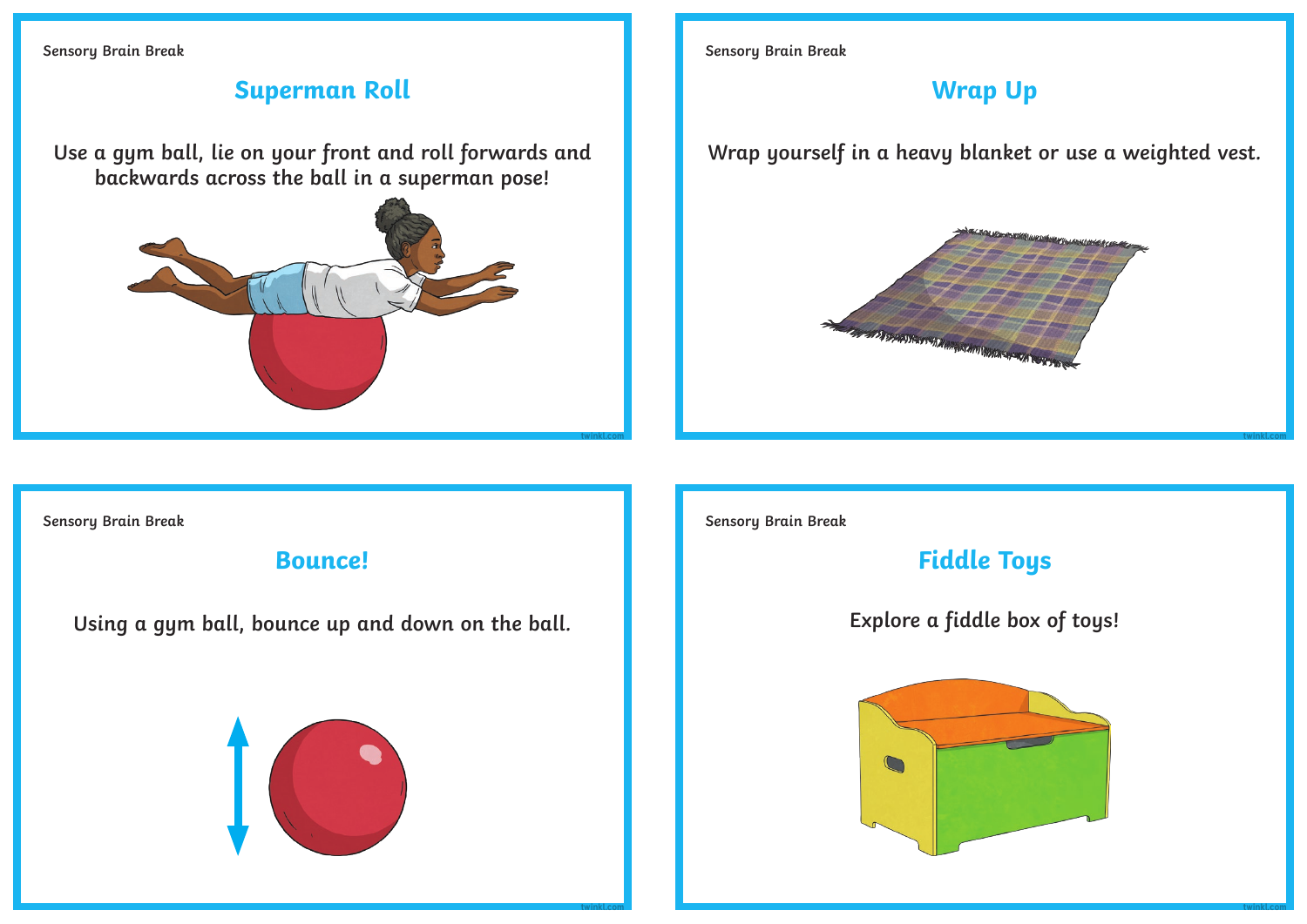**Sensory Brain Break**

## **Jump**

**Use a mini trampoline to practise jumping. Play hopscotch or jump on the spot.**



**Sensory Brain Break**

## **Chair Pushes**

**Sit on a chair. Hold the sides of the chair and push yourself up, off the chair. Can you do 10 chair pushes?**



**Sensory Brain Break**

#### **Wall Pushes**

**Find a space against a wall. Place your hands on the wall and take two big steps back. Can you push yourself backwards and forwards?**



**Sensory Brain Break**

**[twinkl.com](https://www.twinkl.co.uk/resources/specialeducationalneeds-sen/specialeducationalneeds-sen-sensory-and-physical-needs/sen-sensory)**

**[twinkl.com](https://www.twinkl.co.uk/resources/specialeducationalneeds-sen/specialeducationalneeds-sen-sensory-and-physical-needs/sen-sensory)**

# **Stretch and Pull**

**Use a stretchy band.** 

#### **Can you stretch the band with someone at home?**



**[twinkl.com](https://www.twinkl.co.uk/resources/specialeducationalneeds-sen/specialeducationalneeds-sen-sensory-and-physical-needs/sen-sensory)**

**[twinkl.com](https://www.twinkl.co.uk/resources/specialeducationalneeds-sen/specialeducationalneeds-sen-sensory-and-physical-needs/sen-sensory)**